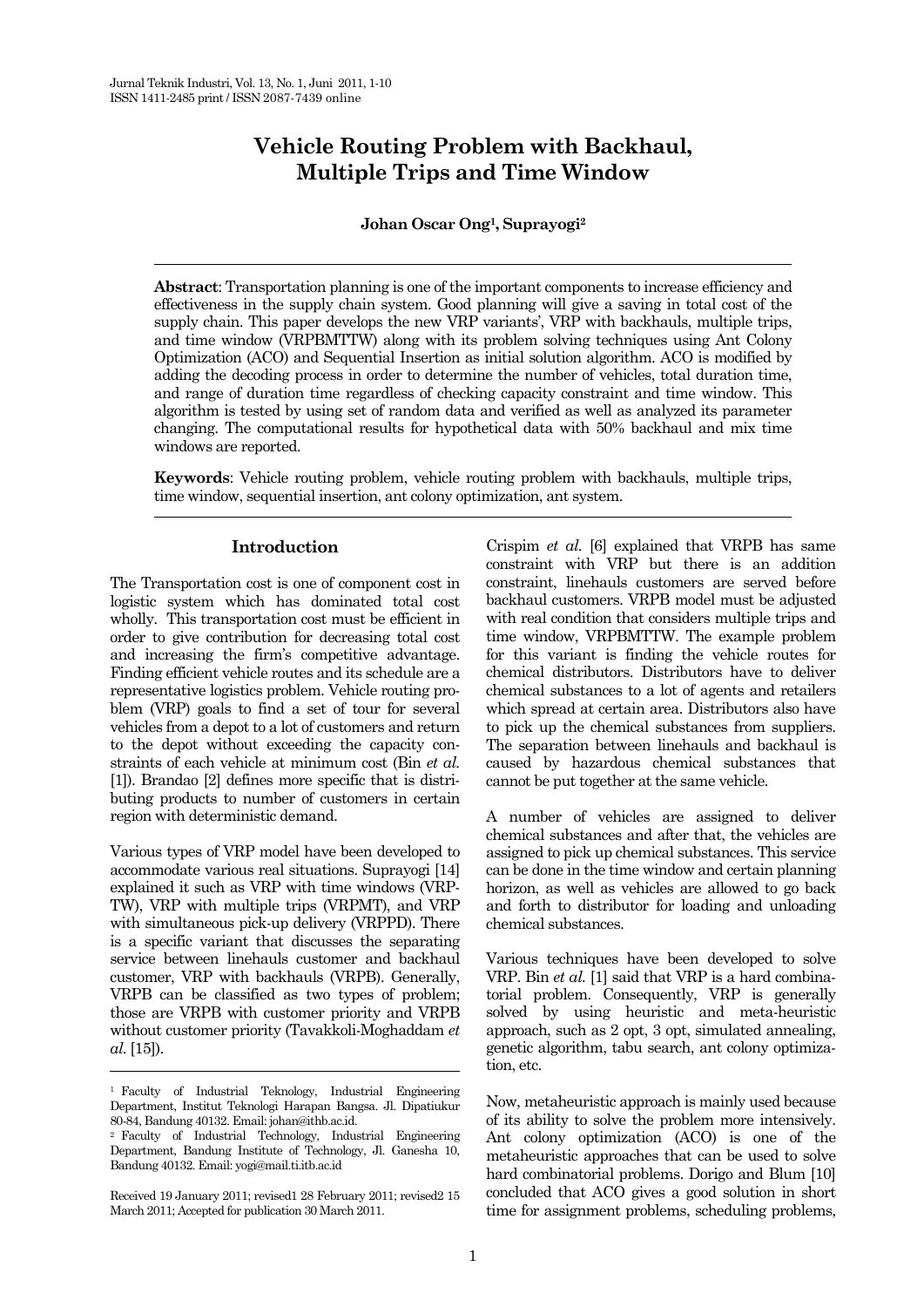vehicle routing problems, sequential ordering problems, resource constraint problems, and open shop scheduling problems. Mong Sim and Hong Sun [12] also said that ACO results good solution for routing and balancing problem. In his research, Bell and McMullen [3] explained that ACO results good solution for VRP. ACO gives good solution and efficient enough for very complex problem (Doerner *et al.*[7]).

There are two general ways to generate VRP initial solution, those are using savings criterion and inserting customer sequentially to the route with cost criteria (Laporte *et al.* [11]). Sequential insertion is often used to solve vehicle routing problem because it is easy to be modified to accommodate complex constraints.

# **Methods**

# **VRP with Backhaul and Time Window (VRPB-TW)**

VRPB-TW model is a model developed from the basic model VRPB by adding constraint of time window on each customer. Cho and Wang [5] developed a model VRPB-TW that minimize the amount of vehicles and routing time by starting from the depot and ends at the depot. The VRPB-TW consists of finding a set of vehicle routes with a lot of constrains, such that: (1) each vehicle services one route; (2) each customer node *i* is visited exactly once; (3) the quantity of goods on-board never exceeds the vehicle capacity; (4) the linehauls customers precede the backhauls on each vehicle route; (5) the start time on each vehicle route is greater than or equal to the time window's lower bound at depot; (6) the return time on each vehicle route is less than or equal to the time window's upper bound at depot; (7) the time of beginning of service at each node *i* is less than or equal to the time window's upper bound *li*; and (8) the time of beginning of service at each vertex *i* is greater than or equal to the time window's lower bound *ei.* Cho and Wang [5] solve this model with metaheurisic technique threshold accepting (TA). Unlike Zhong and Cole [16] complete with local search techniques for similar problems.

# **VRP with Multiple Trips, Time Window, and Pickup Delivery (VRP-MTTWPD)**

VRPMTTWPD is a combination of variants vehicle routing problem with multiple trips (VRPMT), vehicle routing problem with time window (VRP-TW), and vehicle routing problem with pickup delivery (VRPPD). The characteristics of VRPMTT-WPD model is that each customer has a time-window, each vehicle can have more than one route during the planning horizon, and the customer receives the supply of goods from the depot and send the goods to the depot. These models will get a set of tours that meet the delivery demand and also pickup demand (Suprayogi and Priyandari [13]).

There are three objectives to be achieved on the model VRPMTTWPD, i.e, minimize the number of tours, total tour duration time, and a range of duration time of the langest and shortest tour. The number of tour represents capital cost that is minimized, labor cost and other operating costs. Total duration time represents vehicle operiational cost, e.g., fuel consumption. Total tour duration time represents the minimization of operational costs of vehicles, fuel samples. Generally, these objectives are usually found in the vehicle routing problem model. The third objective represents a balance total duration time of each tour. Suprayogi and Priyandari [13] solved this model by using genetic algorithm and tabu search.

Each of these goals is weighted  $W_1$ ,  $W_2$  and  $W_3$ . While,  $W_1 > W_2 > W_3$  reflects that the first goal has greather priority than the second one, and the second goal has a greater priority than the third one. We set W1: 100000, W2 : 100, W3 : 0.00005 with the objective function as:

$$
Z = NV \cdot W_1 + TDT \cdot W_2 + RDT \cdot W_3 \qquad \qquad (1)
$$

# **Result and Discussion**

## **System Description**

In this paper, the system is defined as system that connected with finding set of tour for several vehicles in distributing products. This system consists of a depot, linehauls customers, and backhaul customers. Every activities starts from depot and ends to the depot. For every customer and depot, there is loading/unloading time. The unit measurement for loading/unloading time is same as unit measurement for customer's demand. Figure 1 shows the representation of system structure. In a planning horizon, one vehicle can serve more than one customer starting linehauls customer and after that backhaul customer. One vehicle can serve more than one route, only same product each delivery, and only at customer's time window.

We used conceptual model to find a set of routes for vehicles which considers separating linehauls and backhaul customers, multiple trips, and time window (VRPB-MTTW). This variant of VRP is combined from vehicle routing problem with backhauls and time window (VRPB-TW) which is introduced by Cho and Wang [5] and vehicle routing problem with multi trips, time window, dan pickupdelivery (VRP-MTTWPD) which is developed by Suprayogi and Priyandari [13].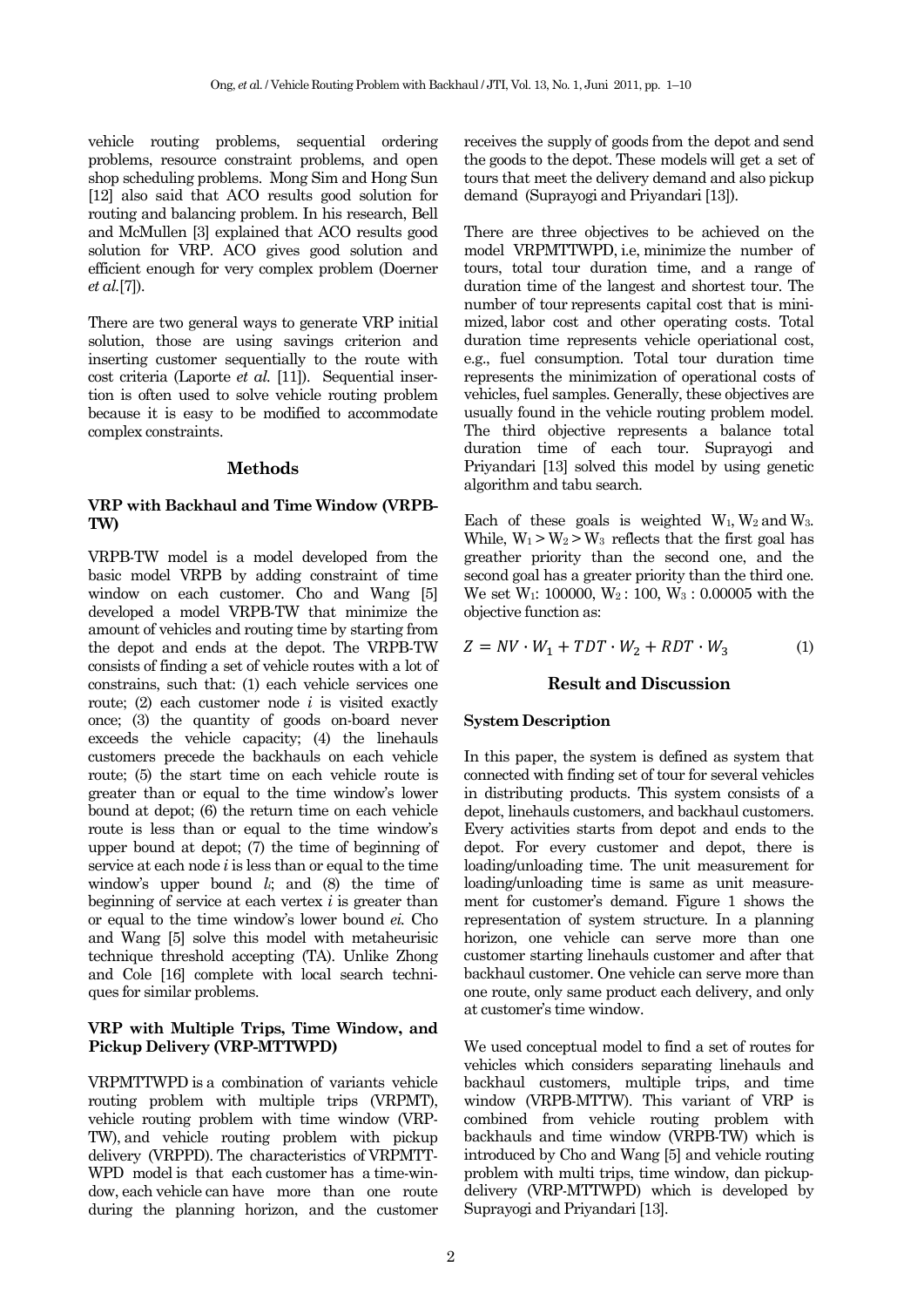

**Figure 1.** System architecture

Backhauls can be defined as vehicle serves customer in a route apart from pick up activity and delivery activity. Delivery customers (linehauls customer) are served first before pick up customers (backhauls customer).Vehicle serves a set of routes in every tour, is called multiple trips, and returns to depot before serving others route. This condition can only be fulfilled if service time is in planning horizon. Vehicle goes to customer in a certain time window that has been stated before and also deterministic demand. This constraint makes vehicle waiting if it has arrived before the time windows. Time window is an interval time that customers provide to accept the service. In this research, there are loading and unloading times which respectively represent the time to move goods from warehouse to vehicle and just the opposite. The loading and unloading time will not exceed initial service time and the end of service time.

This model considers the customer's priority which linehauls customer serves before backhauls customer. The objective functions are to minimize the number of vehicles, minimize total tour completion time, and minimize range of duration time. We find the solution lexicographically or alphabetically. It means that the objective function are given priority consecutively, which the first objective has higher priority than the second objective and the third objective.

Decision variables are number of tours, customer's sequence served in every route and tour, arrive time, earliest service time, latest service time, and departure time at every customer. The parameters are number of linehauls customer, a number of backhauls customers, linehauls customer's demand, backhauls customer's demand, distance, vehicle's speed, time window, and planning horizon.

There are a lot of constraints in vehicles routing problem with backhaul, multiple trips, and time window (VRPB-MTTW):

- (i) Every route starts and ends at depot
- (ii) Planning horizon indicates the starting and the ending of vehicle activity
- (iii) Delivery demand and pickup demand are deterministic and known.
- (iv) Vehicle serves backhauls customer after linehauls customer
- (v) Every customer can only be served once by one vehicle.
- (vi) The vehicle's load must not exceed vehicle's capacity
- (vii) Service time can only be started at earliest time and before or equal with latest time

*Range of Duration Time* (RDT) is a difference between the longest tour duration time and the shortest tour duration time

### **Mathematical Representation**

Index:

- $t :$  tour  $(t = 1,2,3)$
- $r:$  route  $(r = 1, 2, ...)$
- $k:$  position  $(k = 1, 2, ...)$
- $i : node (i = 0)$  is depot,  $i = 1, 2, ..., n$  are linehauls customers, $i = n + 1, n + 2, \dots, n + m$  are backhauls customers)

Decision variable:

- NT : number of tours
- $NR(t)$  : number of routes in tour t
- $NL(t, r)$ : number of positions in route r from tour t
- $NLa(t,r)$ : number of linehauls customers' positions in route  $r$  from tour  $t$
- $N L b(t,r)$ : number of backhaul customers' positions in route  $r$  from tour  $t$
- $L(t,r, k)$ : Location at position k in route t from  $t$ our  $t$
- $\alpha(t, r, k)$ : arrival time at node position  $k$  in route  $r$ from tour  $t$
- $\alpha^{e}(t, r, k)$ : earliest arrival time at node position k in route  $r$  from tour  $t$
- $\alpha^{l}(t, r, k)$ : latest arrival time at node position k in route  $r$  from tour  $t$
- $\delta(t,r, k)$  : departure time at node position  $k$  in route  $r$  from tour  $t$
- $\delta^e(t, r, k)$ : earliest departure time at node position  $k$  in route  $r$  from tour  $t$
- $\delta^{l}(t, r, k)$ : latest departure time at node position k in route  $r$  from tour  $t$
- $\sigma(t, r, k)$ : starting time for service at node position  $k$  in route  $r$  from tour  $t$
- $\sigma^e(t,r,k)$ : earliest starting time for service at node position  $k$  in route  $r$  from tour  $t$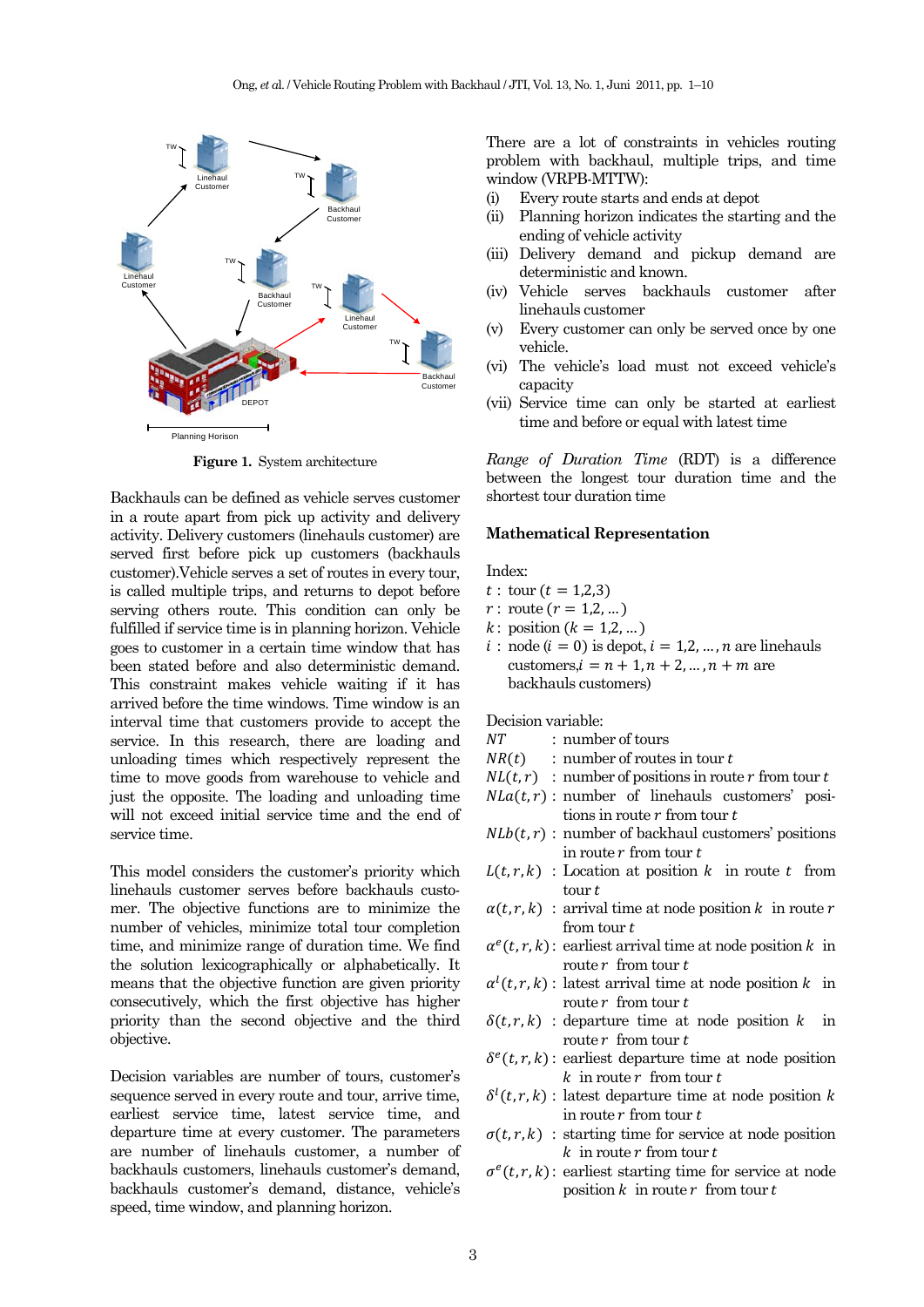- $\sigma^l(t,r,k)$ : latest starting time for service at node position  $k$  in route  $r$  from tour  $t$
- $w(t,r, k)$ : waiting time at node position k in route r from tour  $t$
- $TD(t, r)$ : Total delivery load in route *r* from tour *t*
- $TP(t, r)$ : Total pick-up load in route r from tour t
- $TL(t, r, k)$ : Total load at position k in route r from  $\frac{1}{x}$  tour  $t$
- $s(t, r, k)$ : Loading-unloading time at position  $k$  in route  $r$  from tour  $t$

# Parameter:

 $T(i, j)$ : travel time from node *i* to *j* 

- $e(i)$ : earliest time window at node  $i$
- $I(i)$ : latest time window at node i
- $d(i)$ : delivery demand at node *i* with  $d(0) = 0$
- $p(i)$ : pick up demand at node *i* with  $d(0) = 0$
- $Q$  : vehicle capacity
- $\gamma$  : service time
- $n$  : number of linehauls customer
- $m$  : number of backhauls customer

Performance criteria:

- NV : number of vehicles
- TDT : total duration time
- RDT : difference between the longest tour duration time and the shortest tour duration time

Every  $L(t, r, k)$  location for certain  $t, r$  and  $k$  refers to node , thus

$$
L(t, r, k) = i \tag{2}
$$

To assure that every node can only visited exactly once, every *i* appears once at certain  $t, r$  and  $k$ , except for  $i = 0$ . Therefore, this can be stated as:

$$
L(t, r, 0) = 0 \tag{3}
$$

From this equation onward, we use these following indexes; instead they are stated differently.

$$
t = 1,2,...,NT; r = 1,2,..., NR(t)
$$
  
\n
$$
k = 1,2,..., NLa(t,r)
$$
  
\n
$$
L[t, r, NL(tr)] = i = 0
$$
 (4)

Total delivery and pickup load for any route can be stated respectively as:

$$
TD(t,r) = \sum_{k=1}^{NL(t,r)-1} d(L(t,r,k))
$$
 (5)

$$
TP(t,r) = \sum_{k=1}^{N} \sum_{k=1}^{N} p(L(t,r,k))
$$
 (6)

Total load in vehicle for any location can be stated recursively as:

$$
TL(t, r, k) = TL(t, r, k - 1) - d(L(t, r, k))
$$
\n(7)

$$
TL(t,r,k) = TL(t,r,k) - p(t,r,k)
$$
\n(8)

and

$$
TL(t, r, k) = TD(t, r)
$$
  
\n
$$
TL(t, r, k) = 0
$$
\n(9)

$$
k = NLa(t, r) + 1, NLa(t, r) + 2, ..., NLb(t, r)
$$
 (10)

The vehicle's capacity constraint can be expressed in the following inequalities:

$$
TD(t, r) \le Q \tag{11}
$$

$$
TP(t,r) \le Q \tag{12}
$$

To make sure that linehauls customer must be served before backhaul customer, can be expressed in the following equality:

$$
\sum_{i=0}^{n} \sum_{j=0,n+1}^{n+m} L(t,r,k) = 1
$$
\n(13)

Earliest arrival time, starting time for service and earliest departure time at location can be determined by forward counting as follow:

$$
\alpha^{e}(t, r, k) = \delta^{e}(t, r, k) + T(L(t, r, k - 1), L(t, r, k)) \quad (14)
$$
  
\n
$$
\sigma^{e}(t, r, k) = \max{\{\alpha^{e}(t, r, k), e(L(t, r, k))\}}
$$
  
\n
$$
\delta^{e}(t, r, k) = \sigma^{e}(t, r, k) + s(L(t, r, k)) \quad (16)
$$

with

$$
\alpha^{e}(t, 1, 0) = 0
$$
\n
$$
\alpha^{e}(t, r, 0) = \delta^{e}(t, r - 1, NL(t, r))
$$
\n(17)

The visibility of time window can be stated as:

$$
\delta^{e}(t, r, k) \le I(L(t, r, k)
$$
\n<sup>(19)</sup>\n<sup>19</sup> for equation (15), (16) and (19)  $k = 1, 2, ..., NL(t, r)$ 

Loading/unloading time at any node for linehauls customer is the total delivery demand at that node and as well as for backhauls customer, as follow:

$$
s(L(t,r,k)) = d(L(t,r,k))
$$
\n(20)

$$
s(L(t,r,k)) = p(L(t,r,k))
$$
\n(21)

Especially for node 0 (depot), loading/unloading time from depot and ends to depot can be stated as:

$$
s(L(t,r,0)) = TD(t,r)
$$
\n<sup>(22)</sup>

$$
s(L(t,r,NL(t,r))) = TP(t,r)
$$
\n(23)

Latest arrival time time and latest departure time at any location is determined by backward counting as follow:

$$
\delta^{l}(t,r,NL(t,r)) = \delta^{e}(t,r,NL(t,r))
$$
\n(24)

$$
\delta^{l}(t, r, NL(t, r)) = \alpha^{l}(t, r + 1, 0)
$$
\n
$$
r = 1, 2, ..., NR(t) - 1
$$
\n(25)

To assure the time window's visibility for any location can be stated as: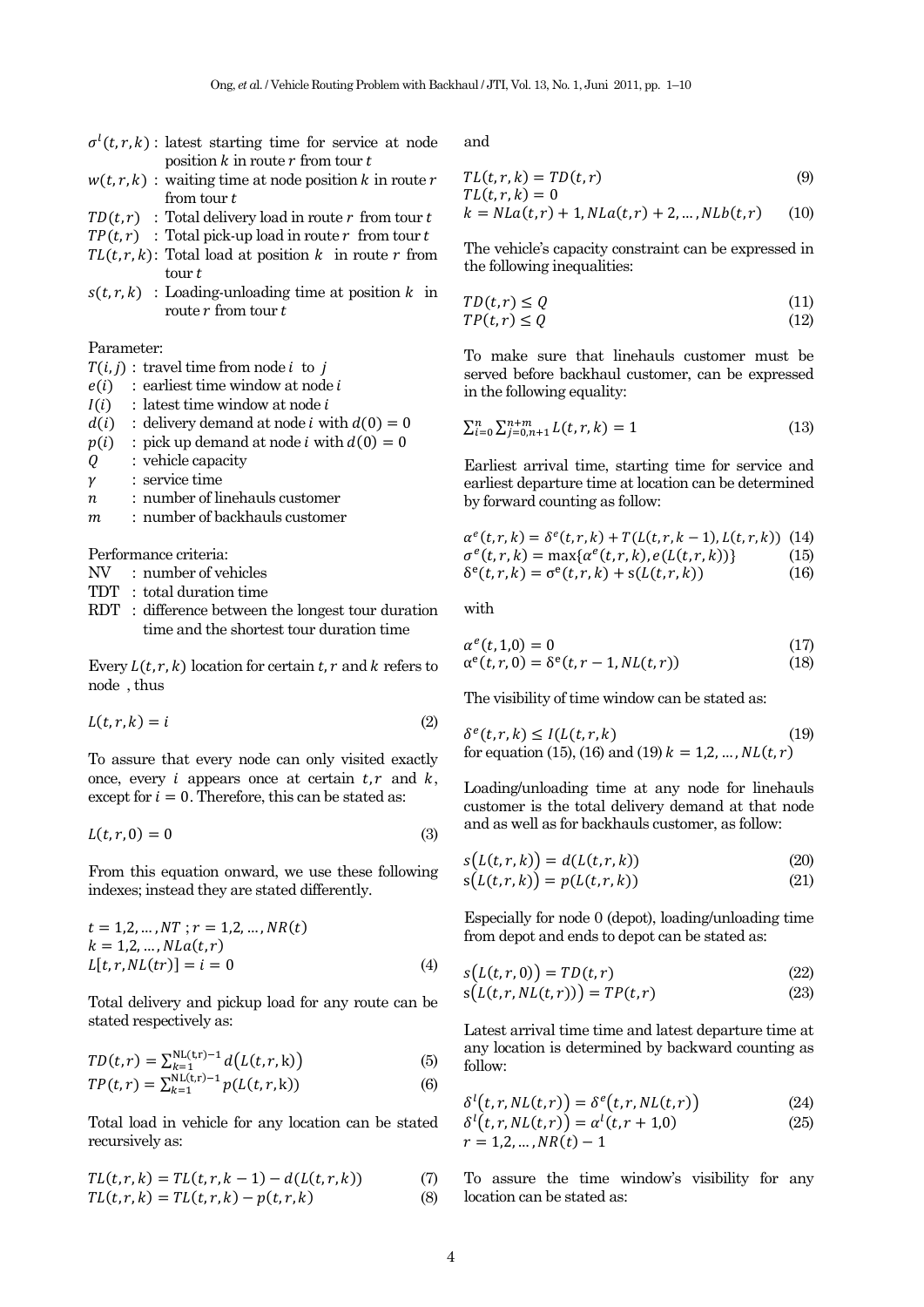$$
\delta^l(t, r, NL(t, r)) > l(L(t, r, k))
$$
\n(26)

so that, the expression can be stated as:

$$
\delta^{l}(t, r, NL(t, r)) = l(L(t, r, k))
$$
\n(27)

$$
\alpha(t, r, k) = \alpha^l(t, r, k) \tag{28}
$$

$$
\sigma(t, r, k) = \sigma^{l}(t, r, k)
$$
\n
$$
\delta(t, r, k) = \delta^{l}(t, r, k)
$$
\n(29)\n(30)

For equation (26) and (27)  $k = NL(t, r) - 1, ..., 0;$ meanwhile for equation (28)-(30)  $k = 0,1, ..., N(L(t, r))$ 

Waiting time for any location is represented in the following expression:

$$
w(t,r,k) =
$$
  
\n
$$
\begin{cases}\ne(L(t,r,k)) - \alpha(t,r,k), & \text{if } \alpha(t,r,k) < e(L(t,r,k)) \\
0, & \text{if } \alpha(t,r,k) \ge e(L(t,r,k)) \\
k = 1, \dots, N(L(t,r))\n\end{cases} \tag{31}
$$

Tour duration time is defined as difference between the arrival time (starting time for service) at the depot for the first time and the departure time (ending time for service) at the depot for the last time. This can be expressed as:

$$
DT(t) = \delta[t, NR(t), NL(t,r)] - \alpha(t, 1, 0)
$$
  
\n
$$
k = 1, ..., NL(t, r)
$$
\n(32)

The total tour duration time is a summation of all tour duration times stated as:

$$
TDT = \sum_{t=1}^{NT} DT(t) \tag{33}
$$

Range of Duration Time (*RDT*) is defined as a difference between the maximum of tour duration time and the maximum of tour duration time, is formulated as follow:

$$
RDT = \begin{cases} Max\left\{ DT_{(t)} \right\} - Min\left\{ DT_{(t)} \right\}, & NT > 2\\ 0, & NT = 1 \end{cases}
$$
 (34)

RDT will be set zero if there is only one vehicle to serve all customers.

Every vehicle can only serve exactly one tour. Thus, number of vehicles used is equal to number of tours. This can be stated as:

$$
NV = NT \tag{35}
$$

This model has three objectives preference structures considered. For all structures, minimizing number of vehicles (*NV)* is always place as first objective. The second objective is minimizing the total duration time (*TDT)* and the last is minimizing range of duration time (RDT). Therefore, It can be formulated as:

$$
Z = \{Min\,NV, Min\,TDT, Min\,RDT\} \tag{36}
$$

#### **Solution Approach**

Various techniques both optimal and heuristics have been developed to solve the vehicle routing problem. Bullnheimer *et al.* [4] stated that the vehicle routing problem is a hard combinatorial problem with a computational combinatorial increased along the increasing size of the problem. Vehicle routing problem is generally solved with heuristic and metaheuristic approach e.g. 2 opt, 3 opt, simulated annealing, genetic algorithm, tabu search, ant colony optimization, etc.

Sequential insertion is the most often used method in solving vehicle routing problems. This is caused by the speed in delivering solution, easy to use and easily modified to handle a difficult constraint. Sequential insertion algorithm is used to generate the initial feasible solution. First, algorithm will generate a tour and the first route. Algorithm chooses linehauls customer by using predetermined rule. These rules are earliest deadline, earliest ready time, shortest time window, and longest travel time.

Steps of the sequential insertion algorithm are described as follows.

#### **Step 0**:

Input all the parameters and initialize the set of unassigned linehauls customer  $i$  and the set of unassigned backhauls customer  $i + n$ . Go to step 1.

#### **Step 1**:

Create a tour and a route of this tour by setting  $t = 1$  and  $r = 1$ , starts from depot.

# **Step 2**:

As long as there are unassigned linehauls customers  $i$ , do this step. If all linehauls custo-mers  $i$  have been served, go to step 9. For  $t = 1$  and  $r = 1$ , choose unassigned linehauls customers  $i$  as seed customer using predeter-mined rule. Then go to step 4. If  $r \neq 1$ , then go to step 3.

#### **Step 3**:

For each unassigned linehauls customer  $i$ , choose the minimum tour duration time for new route. Then arrange unassigned linehauls customer  $i$  that possibly can be inserted. Check delivery demand for this route. If linehauls customer's demand does not exceed the vehicle capacity, go to step 4. If it does, go to step 7.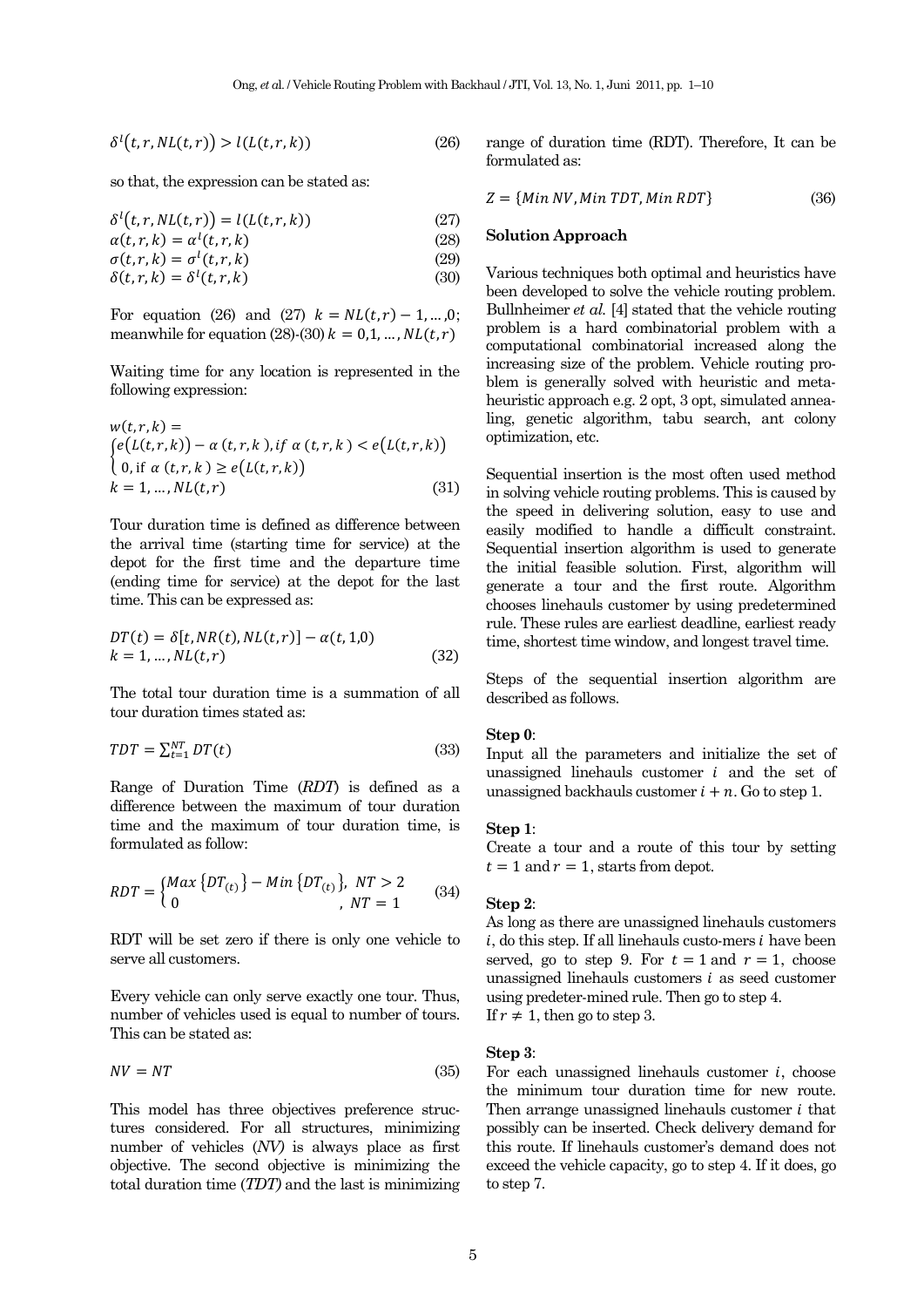#### **Step 4**:

Check the feasibility of time window for linehauls customer  $i$ . If it is feasible, then insert customer  $i$ and calculate the load after exit from customer  $i$ . Then go to step 5. If time window is not feasible, return to step 2 and create new tour  $(t+1)$  and starts from the first route  $(r = 1)$ .

#### **Step 5**:

Update the information about tour and route that have been created. Check whether there is unassigned linehauls customer  $i$ . If unassigned linehauls customer  $i$  still exists, return to step 2. Otherwise, go to step 6.

#### **Step 6**:

Calculate tour duration time and route that has been created. Choose minimum tour duration time for assigning backhauls customer  $(i + n)$ . Update information about minimum tour duration that has been chosen. Then go to step 7.

#### **Step 7**:

Check unassigned backhauls customer  $i + n$ . If all has been served, then go to step 9. Otherwise, create possible insertion for backhauls customer  $i + n$  to the existing route. Check the pickup demand for this route. If backhauls customer's demand does not exceed vehicle's capacity, then go to step 8. If it exceeds the vehicle's capacity, then create new route,  $r = r + 1$  and repeat step 7.

#### **Step 8**:

Check the feasibility of time window backhauls customer. If it is feasible, backhauls customer  $i + n$ can be inserted and calculate vehicle's load. Then repeat step 7.

#### **Step 9**:

Calculate tour duration time for route that has been created. Choose minimum tour duration time. If all customers have been served, stop this step.

The result shows that these four rules have a contribution to the solution using sequential insertion. The rule of *earliest deadline, earliest ready time*, *shortest time window*, *and longest travel time* respectively result 10 vehicles, 11 vehicles, 13 vehicles, and 13 vehicles. So we choose earliest deadline result as initial solution for ant colony optimization technique.

#### **Ant Colony Optimization**

This technique is modified from ant system which is developed by Dorigo and Stutzle [9]. Ant colony optimization (ACO) consists of three parts, i.e. initialization data, parameter and pheromone

matrix; generating solution; and updating the pheromone matrix. In this research, ACO algorithm uses one colony to generate customer's sequence that will be served. Modification in ACO is done by adding the decoding process to generate solution based on VRPB-MTTW's constraint. Decoding process assures that three objective functions can be achieved.

# *Initialization*

First, ACO has to be set its parameter, i.e. number of iteration, number of ants,  $\alpha, \beta$  and  $\rho$ . Next step, calculate initial pheromone matrix by using following expression:

$$
\tau_0 = \frac{a}{TDT} \tag{37}
$$

Initial pheromone matrix needs total duration time (TDT) that has been calculated from initial solution by sequential insertion algorithm. Visibility matrix shows the willingness of the ant to leave each customer. This constraint depends on the latest time window for any customer  $(l_i)$ . The matrix can be calculated by using following expression:

$$
\eta_{ij} = 1 / l_i \tag{38}
$$

The decision making about combining customers is based on a probabilistic rule taking into account both the visibility and the pheromone information. First, arrange all the customers sequentially from linehauls to backhauls customer. Linehauls customer has the high priority than any backhauls customer. To select the next customer *j* for the *k*th ant at the *i*th node, the ant uses the following probabilistic expression:

$$
P_{ij}^k = \begin{cases} \frac{\left[\tau_{ij}\right]^{\alpha} \left[\eta_{ij}\right]^{\beta}}{\sum_{k \varepsilon \theta} \left[\tau_{ik}\right]^{\alpha} \left[\eta_{ik}\right]^{\beta}} & \text{if } j \in \theta\\ 0 & \text{otherwise} \end{cases} \tag{39}
$$

# *Decoding Process*

Decoding process is a calculating process to determine number of vehicles based on customer's time window and vehicle capacity. From the initialization, we will get a sequence of all customers that will be served. Thus, we check the feasible time window and the load constraint for each customer. If it is not feasible, then we add node 0 (depot) after the customer. Flowchart of our decoding process for VRPBMTTW is shown in Figure. 2.

After we get number of vehicles, then we calculate tour duration time and range of duration time. Thus, each ant generates customer's sequence and also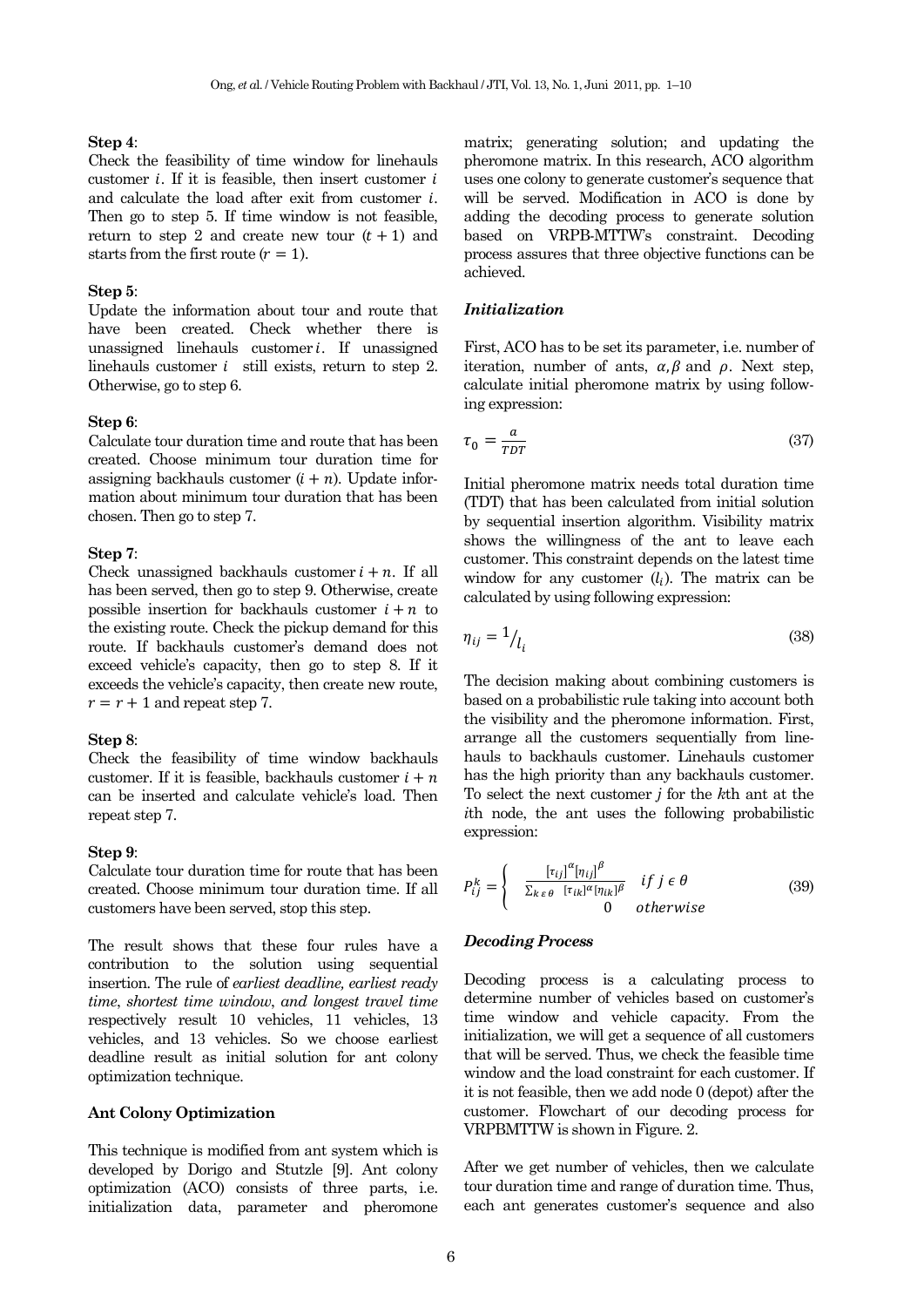results number of vehicles, total duration tour, and range duration time. From those results, we choose one ant based on objective function that has been predetermined. First priority is number of vehicles. If the first criterion is same from all ants, we choose the second criterion that is the minimum total duration time. So, we do the same thing for the third criterion that is the minimum range of duration time.

## *Pheromone Update*

Pheromone matrix has to be updated in order to make ants choosing the path that is frequently passed. We need total duration time to update the matrix. For the path that has not been passed by ant, we use the following formula:

$$
\tau_{ij} = (1 - \rho)\tau_{ij} \tag{40}
$$

Mean while, for the path that has been passed by ant uses the following formula:

$$
\tau_{ij} = (1 - \rho)\tau_{ij} + \frac{1}{TDT}
$$
\n<sup>(41)</sup>

We generate data based on number of backhauls customers and time window. For each data, we use random demand for each customer ranges from 1 to 10 and random distance with coordinate (0,0) to (540,540).We calculate the distance using Euclidean Metric for each customer. A set of data consists of 100 customers whom 50% backhauls customers. The time window varies from tight time window to wide time window. In detail, a tight time window intervals ranging from 10 to 50 minutes, while the wide time window ranges from 390 to 540 minutes. We use the mix time window ranging from 10 to 540 minutes and the horizon planning for depot ranges from 0 to 540 minutes.

We used Borland Delphi 2007 and executed on Intel Atom CPU N270 1,6 GHz with 1G DDRAM. Our aim is to find standard parameter settings in order to get good combination of these parameters for VRPBMTTW. Dorigo [8] suggested parameter that express the sensitivity to trace,  $\alpha = 1$ , parameter that states the sensitivity to the desirability,  $2 \leq \theta \leq 5$ , and parameter pheromone trail evaporation,  $\rho = 0.5$  for travelling salesman problem. From that information, we observed all possibilities to find the combination of these parameters. Finally, we suggested  $\alpha =$  $1, \beta = 5$ , and  $\rho = 0.5$ .

We analyzed the algorithm performance with 95% confidence level and 10% error. To simplify the analysis, we use equation (1) to compare the results. This equation is totally different if it is compared to the objective function. There is a contradiction between equation (1) and the objective function. In this case, we want to find the algorithm performance in easy way. So, we use weight for each criterion.



**Figure 2** The flowchart of decoding process

**Table 1.** Experiment results using ACO with z,  $\alpha$  =  $1, \beta = 5$ , and  $\rho = 0.5$ 

| Experiment            | Number of<br>Vehicles | Total Tour<br>Duration Time | <b>RDT</b> | Z       |
|-----------------------|-----------------------|-----------------------------|------------|---------|
| 1                     | 8                     | 2150.65                     | 314.50     | 1015065 |
| $\overline{2}$        | 9                     | 2070.95                     | 266.10     | 1107095 |
| 3                     | 9                     | 1971.27                     | 306.84     | 1097127 |
| 4                     | 9                     | 2112.67                     | 174.93     | 1111267 |
| 5                     | 7                     | 1406.45                     | 299.16     | 840645  |
| 6                     | 8                     | 2150.65                     | 314.50     | 1015665 |
| Mean                  | 8.3333                | 1942.40                     | 272.31     | 1034239 |
| Standard<br>Deviation | 0.816                 | 306.99                      | 57.48      | 115154  |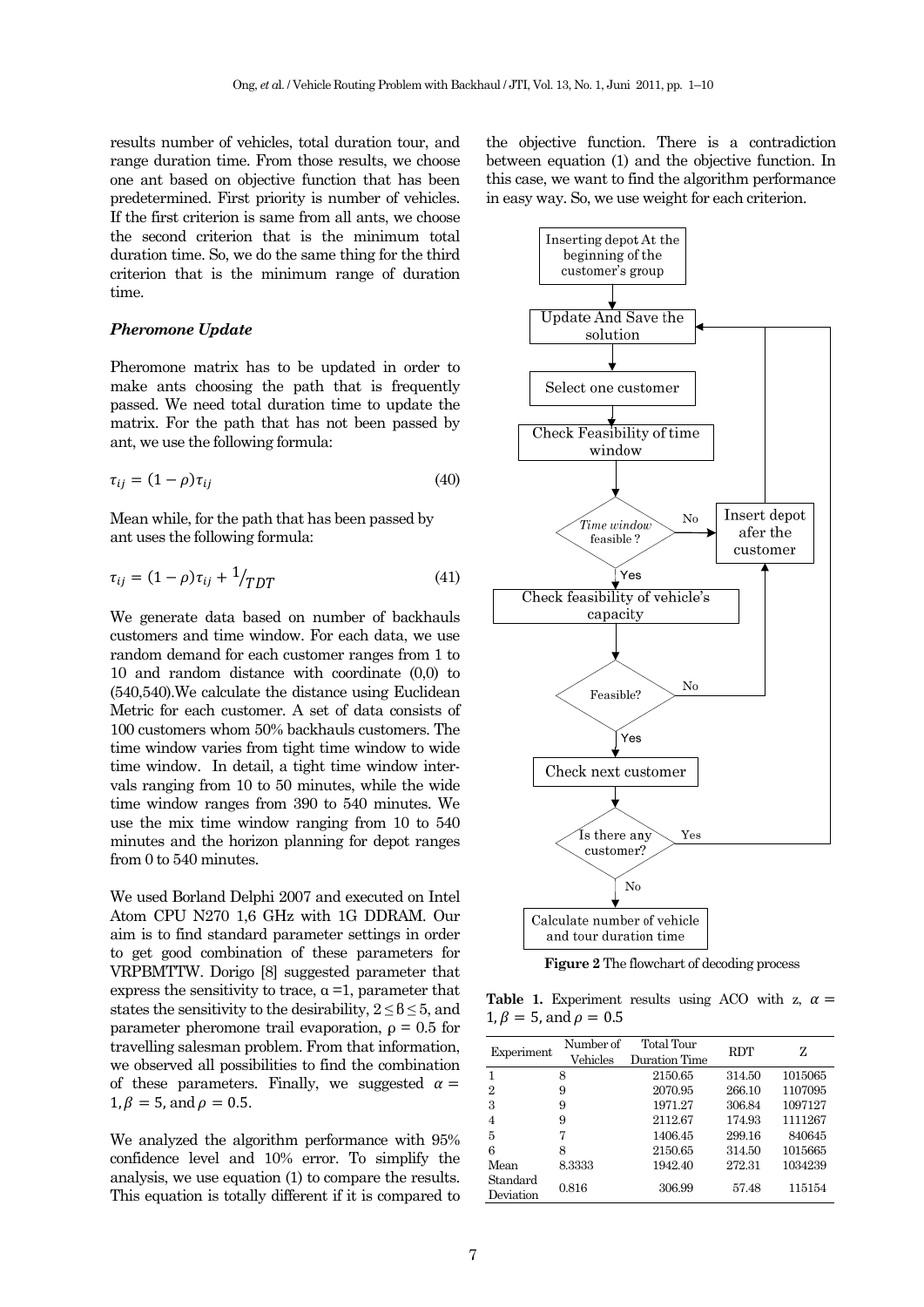Column 5-7 in Table 1 present the results using modified ACO including number of vehicles, total tour duration time, and range of duration time. Column 8 is used to calculate the number of replication by using the following formula:

$$
n' = \left(\frac{zs}{re^{-x}}\right)^2\tag{42}
$$

The result shows that the algorithm has a consistency in solving VRPBMTTW.

We also compare the algorithm to the sequential insertion. The algorithm results better solution to the initial solution. The algorithm provide 8.3 vehicles in average, while the sequential insertion results 10 vehicles.

Four rules for selecting the seed customer in the sequential insertion algorithm are provided. These rules are earliest deadline, earliest ready time, shortest time window, and longest travel time. Figure 3 shows four improvement operator arrangements are provided.

Figure 4 shows a tour and schedule plan generated using earliest deadline criterion. The tour and schedule plan has information such as sequence of visiting customers, time window, linehauls demand, backhauls demand, arrival and departure time, service time, and travel time.

| <b>Load Kasus</b>  |       |                |              | Parameter                           |              |     |  |
|--------------------|-------|----------------|--------------|-------------------------------------|--------------|-----|--|
| Nama kasus         |       | Load Case      |              | Kriteria                            | <b>NMaks</b> | 10  |  |
|                    |       |                |              | C Earliest Deadline                 | Semut        | 5   |  |
| pertama            |       |                |              | <b>Earliest Ready Time</b>          | Alpha        | 0.5 |  |
| Pelanggan          | 101   |                |              | Shortest Time Wdw                   | Beta         | 0.5 |  |
| Kapasitas          | 20.00 | Kec 40         |              | Longest TravelTime                  | Rho.         | 0.8 |  |
| Output             |       |                | Proses       | Exit                                |              |     |  |
| <b>Jumlah Truk</b> |       | No             | Waktu Durasi | Urutan Depo & Pelanggan             |              |     |  |
| 19                 |       | 1              | 453.15       | 0-P85-P18-P40-P17-P72-P94-0-P61-P2- |              |     |  |
| Wakhi Durasi       |       | $\overline{2}$ | 410.23       | 0-P45-P62-P14-P43-P98-0-P74-P83-P20 |              |     |  |
| 2825.32            |       | 3              | 383.41       | 0-P29-P78-P8-P93-0-P77-P54-P87-P91- |              |     |  |
| Deviasi<br>416.01  |       | 4              | 51.36        | $0 - P55 - P25 - P46 - 0$           |              |     |  |

**Figure 3.** Input dialog box

| Truk Ke - |              | $\overline{\phantom{a}}$ | Durasi Tur     | 453.15 |      |                                 | Exit  |                |        |        |       |
|-----------|--------------|--------------------------|----------------|--------|------|---------------------------------|-------|----------------|--------|--------|-------|
| Depo      |              |                          |                |        |      | Detail Depo dalam Truk<br>Mulai |       | Proses Selesai | Travel | Finish | Ket   |
|           | $\mathbf{P}$ |                          | $\overline{q}$ | p      |      |                                 |       |                |        |        |       |
| O         | ln.nn        | 540.00                   | n.nn           | 0.00   | 0.00 | In.nn                           | 14.00 | 14.00          | 3.95   | 17.95  | Depo  |
| P85       | 4.00         | 42.00                    | 3.00           | 0.00   | 3.00 | 17.95                           | 3.00  | 20.95          | 1.08   | 22.03  | Antar |
|           |              | 47.00                    | 2.00           | 0.00   | 2.00 | 22.03                           | 2.00  | 24.03          | 3.56   | 27.59  | Antar |
| P18       | 15.00        |                          |                |        |      |                                 |       |                |        |        |       |

**Figure 4.** An output showing tour and schedule plan

# **Conclusion**

This paper has presented a new variant of the vehicle routing problem with backhauls including the characteristics such as multiple trips, and time windows. The multiple objectives are considered in this paper. An ant colony optimization technique is modified based on the characteristics. The initial feasible solution is generated using sequential insertion with different four seed customer. The computational experiments for others percentage of backhauls should be conducted to show the effectiveness and efficiency of the solution technique including the parameters proposed.

#### **References**

- 1. Bin, Y., Zhong-Zhen, Y., and Baozhen, Y., An Improved Ant Colony Optimization for Vehicle Routing Problem. *European Journal of Operational Research* 196, 2009, pp. 171–176.
- 2. Brandao, J. A., New Tabu Search Algorithm for the Vehicle Routing Problem with Backhauls, *European Journal of Operational Research* 173, 2006, pp. 540-555.
- 3. Bell, J. E., and McMullen, P. R., Ant Colony Optimization Techniques for the Vehicle Routing Problem. *Advanced Engineering Informatics* 18, 2004, pp. 41-48.
- 4. Bullnheimer, B., Hartl, R. F., and Strauss, C., An Improved Ant System Algorithm for the Vehicle Routing Problem. *Annals of Operation Research 89*, 1999, pp. 319-328.
- 5. Cho, Yuh-Jen., and Wang, Sheng-Der, A Threshold Accepting Metaheuristics for the Vehicle Routing Problem with Backhauls and Time Window. *Journal of the Eastern Asia Society for Transportation Studies*, 6, 2005, pp. 3022-3037.
- 6. Crispim, J., and Brandao, J., Reactive Tabu Search and Variable Neighbourhood Descent Applied to the Vehicle Routing Problem with Backhauls. *4th Metaheuristics International Conference Porto,* Portugal July 16-20, 2001.
- 7. Doerner, K., Gutjahr, W. J., Hartl, R. F., Strauss, C., and Stummer, C., Ant Colony Optimization in Multiobjective Portofolio Selection, *4th Metaheuristics International Conference*, 2001.
- 8. Dorigo, M., MACS-VRPTW: A Multiple Colony System for Vehicle Routing Problems With Time Windows, *Ant Colony Optimization*, Massachusetts Institute of Technology, London, 1999.
- 9. Dorigo, M., and Stützle, T., *Ant Colony Optimization*. Massachusetts Institute of Technology, London, 2004.